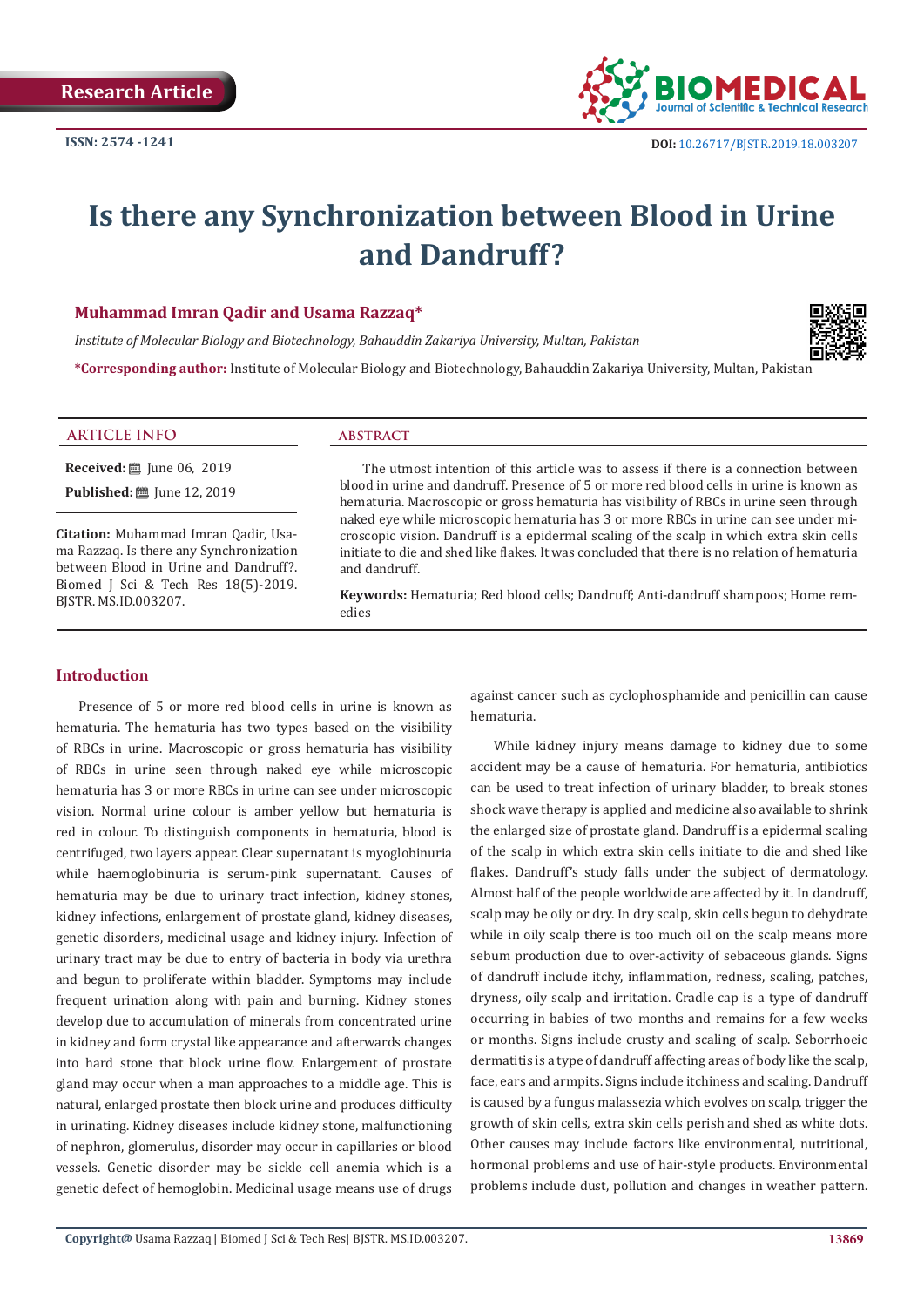Nutritional problems include eating food not containing essential nutrients like zinc and vitamins. Hormonal problems include increase in androgens levels which relates with taking some stress and over-secretion of sebum. Hair-style products involve habitual of hair- gels, shampoos, hair soaps and hair spray.

Treatment includes the use of shampoos and home remedies. Anti-dandruff shampoos having selenium sulphide, zinc pyrithione, ketoconazol and tea tree oil as a special formulating agent are effective in curing dandruff. Selenium sulphide is an integral element in treating dandruff as it reduces oil production in the scalp, zinc pyrithione is efficient in reducing fungus's growth, Ketoconazol has anti-fungal characteristics and tea tree oil is useful in curing dandruff symptoms because of its anti-fungal, anti-septic and antibiotic properties. Home remedies are also productive in the management of dandruff symptoms. Olive oil usage reduces desiccation of scalp and has anti-viral and anti-inflammatory properties to cure irritation and infection. Apply eggs on hair provide essential protein to hairs effective in reducing hair loss and improves toughness of hairs. Fenugreek seeds have high contents of protein useful in prevention of hair loss and also moisturizes the scalp. The ultimate target of this article was to assess if there is a connection between blood in urine and dandruff.

### **Materials and Methods**

For the analysis of blood in urine, fully immersed the test strip into the container containing the urine of the patient. To prevent cross contamination, test strip should remain horizontal. The test strip has a indicator chemical which shows a characteristic colour after reacting with compound in the urine. Presence of blood in urine will be confirmed when colour of chromogen indicator changes when it oxidized by the reaction of hemoglobin with peroxidase substrate. The colour then compares with the urine dipsticks.

#### **Project Designing**

To check if there is any relation exists between blood in urine and dandruff, data of 100 students were taken who have undergone their urine test. They answered the survey question in accordance of their urine reports of having or not having blood in their urine. These students belong to Bahauddin Zakariya university, Multan, Pakistan.

#### **Statistical Analysis**

Statistical analysis was carrying out on Microsoft Excel.

**Results:** (Tables 1 & 2)

**Table 1:** Percentage of association between hematuria and dandruff symptoms.

| Gender | <b>Present (Hemolytic)</b> | Absent (Hemolytic) | <b>Present (Non-Hemolytic)</b> | <b>Absent (Non-Hemolytic)</b> | Percentage |
|--------|----------------------------|--------------------|--------------------------------|-------------------------------|------------|
| Male   | 12 %                       | 25 %               | 0 %                            | $\sim$ %                      | 42 %       |
| Female | $2\%$                      | $30\%$             | 4 %                            | 20 %                          | 58 %       |

**Table 2:** Relation between hematuria and not having dandruff symptoms.

| Gender | <b>Present (Hemolytic)</b> | <b>Absent (Hemolytic)</b> | <b>Present (Non-Hemolytic)</b> | <b>Absent (Non-Hemolytic)</b> | Percentage |
|--------|----------------------------|---------------------------|--------------------------------|-------------------------------|------------|
| Male   | $2\%$                      | 12 %                      | 10 %                           | 20 %                          | $44\%$     |
| Female | $\frac{0}{0}$              | 21 %                      | 2 %                            | 32 %                          | 56%        |

#### **Discussion**

According to table No. 01, about 25 % male with absence of hemolytic urine have symptoms of dandruff and about 30 % female with absence of hemolytic urine also have symptoms of dandruff. But in table No. 02, about 20 % male with absence of non-hemolytic urine also don't have dandruff symptoms and about 32 % female with absence of no-hemolytic urine also don't infected by dandruff.

### **Conclusion**

It was concluded that there is no relation of hematuria and dandruff.

#### **References**

- 1. [Qadir MI, Malik SA \(2010\) Comparison of alterations in red blood cell](https://www.researchgate.net/publication/260591227_Comparison_of_alterations_in_red_blood_cell_count_and_alterations_in_hemoglobin_concentration_in_patients_suffering_from_rectal_carcinoma_undergoing_5-fluorouracil_and_folic_acid_therapy)  [count and alterations in hemoglobin concentration in patients suffering](https://www.researchgate.net/publication/260591227_Comparison_of_alterations_in_red_blood_cell_count_and_alterations_in_hemoglobin_concentration_in_patients_suffering_from_rectal_carcinoma_undergoing_5-fluorouracil_and_folic_acid_therapy)  [from rectal carcinoma undergoing 5-fluorouracil and folic acid therapy.](https://www.researchgate.net/publication/260591227_Comparison_of_alterations_in_red_blood_cell_count_and_alterations_in_hemoglobin_concentration_in_patients_suffering_from_rectal_carcinoma_undergoing_5-fluorouracil_and_folic_acid_therapy)  [Pharmacology online Nl 3: 240-243.](https://www.researchgate.net/publication/260591227_Comparison_of_alterations_in_red_blood_cell_count_and_alterations_in_hemoglobin_concentration_in_patients_suffering_from_rectal_carcinoma_undergoing_5-fluorouracil_and_folic_acid_therapy)
- 2. Qadir MI, Noor A (2018) Anemias. Rare & Uncommon Diseases. In Qadir MI, Noor A(Eds.), Cambridge Scholars Publishing, Newcastle, England.
- 3. [Qadir MI, Javid A \(2018\) Awareness about Crohn's Disease in](http://garj.org/garjmms/3/2018/7/3/awareness-about-crohns-in-biotechnology-students) [biotechnology students. GloAdv Res J Med Medical Sci 7\(3\): 062-064.](http://garj.org/garjmms/3/2018/7/3/awareness-about-crohns-in-biotechnology-students)
- 4. [Qadir MI, Saleem A \(2018\) Awareness about ischemic heart disease in](http://garj.org/garjmms/3/2018/7/3/awareness-about-ischemic-heart-disease-in--university-biotechnology-students) [university biotechnology students. GloAdv Res J Med Medical Sci 7\(3\):](http://garj.org/garjmms/3/2018/7/3/awareness-about-ischemic-heart-disease-in--university-biotechnology-students) [059-061.](http://garj.org/garjmms/3/2018/7/3/awareness-about-ischemic-heart-disease-in--university-biotechnology-students)
- 5. Qadir MI, Ishfaq S (2018) Awareness about hypertension in biology students. Int J Mod Pharma Res 7(2): 08-10.
- 6. Qadir MI, Mehwish (2018) Awareness about psoriasis disease. Int J Mod Pharma Res 7(2): 17-18.
- 7. Qadir MI, Shahzad R (2018) Awareness about obesity in postgraduate students of biotechnology. Int J Mod Pharma Res 7(2): 14-16.
- 8. [Qadir MI, Rizvi M \(2018\) Awareness about thalassemia in post graduate](https://medcraveonline.com/MOJI/MOJI-06-00214.pdf) [students. MOJ Lymphology & Phlebology 2\(1\): 14-16.](https://medcraveonline.com/MOJI/MOJI-06-00214.pdf)
- 9. [Qadir MI, Ghalia BA \(2018\) Awareness survey about colorectal cancer](https://crimsonpublishers.com/nacs/fulltext/NACS.000514.php) [in students of M. Phil Biotechnology at Bahauddin Zakariya University,](https://crimsonpublishers.com/nacs/fulltext/NACS.000514.php) [Multan, Pakistan. Nov Appro in Can Study, 1\(3\): NACS.000514.2018.](https://crimsonpublishers.com/nacs/fulltext/NACS.000514.php)
- 10. [Qadir MI, Saba G \(2018\) Awareness about intestinal cancer in university](https://crimsonpublishers.com/nacs/fulltext/NACS.000515.php) [student. Nov Appro in Can Study 1\(3\): NACS.000515.2018.](https://crimsonpublishers.com/nacs/fulltext/NACS.000515.php)